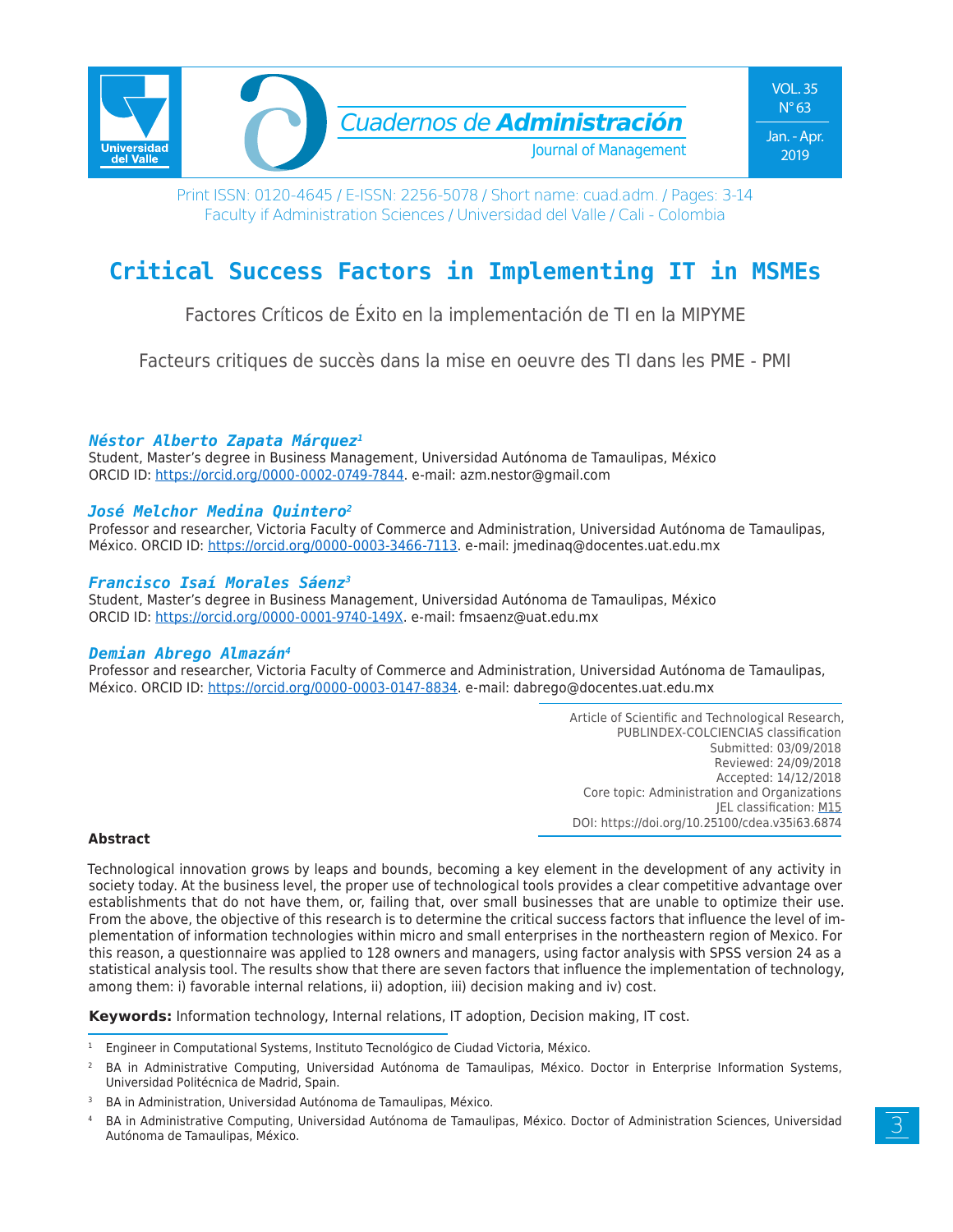#### **Resumen**

La innovación tecnológica crece a pasos agigantados, convirtiéndose en un elemento básico en el desarrollo de cualquier actividad de la sociedad actual. En el ámbito empresarial, el uso adecuado de herramientas tecnológicas proporciona una clara ventaja competitiva sobre establecimientos que no cuentan con ellas, o en su defecto, sobre pequeñas empresas que son incapaces de optimizar su uso. A partir de lo anterior, el objetivo de la presente investigación es determinar los factores críticos de éxito que influyen en el nivel de implementación de las tecnologías de la información dentro de la micro y pequeña empresa en la región noreste de México. Por tal motivo, se aplicó un cuestionario a 128 dueños y gerentes, haciendo uso del análisis factorial con SPSS versión 24 como herramienta estadística de análisis. Los resultados muestran que son siete los factores que influyen en la implementación de la tecnología, entre los cuales destacan: i) Las relaciones internas favorables, ii) Adopción, iii) La toma de decisiones y iv) El costo.

**Palabras clave**: Tecnologías de la información, Relaciones internas, Adopción de la TI, Toma de decisiones, Costo de la TI.

#### **Résumé**

L'innovation technologique se développe à pas de géant et devient un élément fondamental dans le développement de toute activité de la société actuelle. Dans le milieu des affaires, le bon usage des outils technologiques procure un avantage concurrentiel évident sur les établissements qui ne les possèdent pas ou, à défaut, sur les petites entreprises qui ne sont pas en mesure d'optimiser leur utilisation. Sur la base de ce qui précède, l'objectif de cette recherche est de déterminer les facteurs critiques de succès qui influencent le niveau d'implantation des technologies de l'information dans les micro et petites entreprises de la région nord-est du Mexique. Pour cette raison, un questionnaire a été appliqué à 128 propriétaires et gestionnaires, utilisant l'analyse factorielle avec SPSS version 24 comme outil d'analyse statistique. Les résultats montrent qu'il y a sept facteurs qui influencent la mise en œuvre de la technologie, parmi lesquels : i) des relations internes favorables, ii) l'adoption, iii) la prise de décision et iv) le coût.

**Mots-clés:** Technologie de l'information, Relations internes, Adoption des TI, Prise de décisions, Coût des TI.

# **1. Introduction**

There are situations that occur in the environment throughout the life of a company, many of which are beyond the control of their owners, managers or directors, and some others related to the effort and interaction of the staff that carry out the activities day by day; therefore, adaptation to changes has an impact inside and outside of organizations, forcing them to adapt to various issues in order to mitigate risks through strategies that provide the opportunity to retain their advantage and competitive position (Soto-Acosta, and Meroño-Cerdan, 2008). In this sense, the use of technologies within activities such as industry or administrative work took an important role that directly and indirectly influences the business success of small enterprises (Brockhaus and Horwitz, 1986). Even the growth of new companies depends to a large extent on the right organization and how it prepares to confront its environment, as well as the implementation of tools that facilitate its work. This is the case of information technologies (IT) and how it is that small businesses foresee the process of adaptability and the effectiveness of its use within organizational and production processes (Alzougool and Kurnia, 2008).

On the other hand, the skills available to the human capital of the organizations are a factor that is unfavorably involved if they are not trained in the use of these tools. To that end, it is necessary to take into account the element of training as a pedagogical tool to strengthen optimal results when using information technologies (Wang and Wang, 2015).

The presence of new IT is relevant, as it marks a significant effect that increases the level of competitiveness among companies in the market (Alonso-Almeida and Llach, 2013). An adequate level of competitiveness is crucial for the proper development of small businesses, since, without this advantage, it will be immersed in a situation that prevents small entrepreneurs from being able to intervene appropriately in decisionmaking and growth risks, increasing loss of control and significantly affecting the implementation of technologies (Mitev and March, 1998). Entrepreneurs should take into account the success factors that enable the growth of small businesses, as well as the activities in which information technology can optimally influence activities and processes (DeLone, 1988). A situation outlined by Delmar (2006), who mentions that the persistent relationship between the adoption of information technologies and decision-making by the entrepreneur acts in connection to the performance of the institution.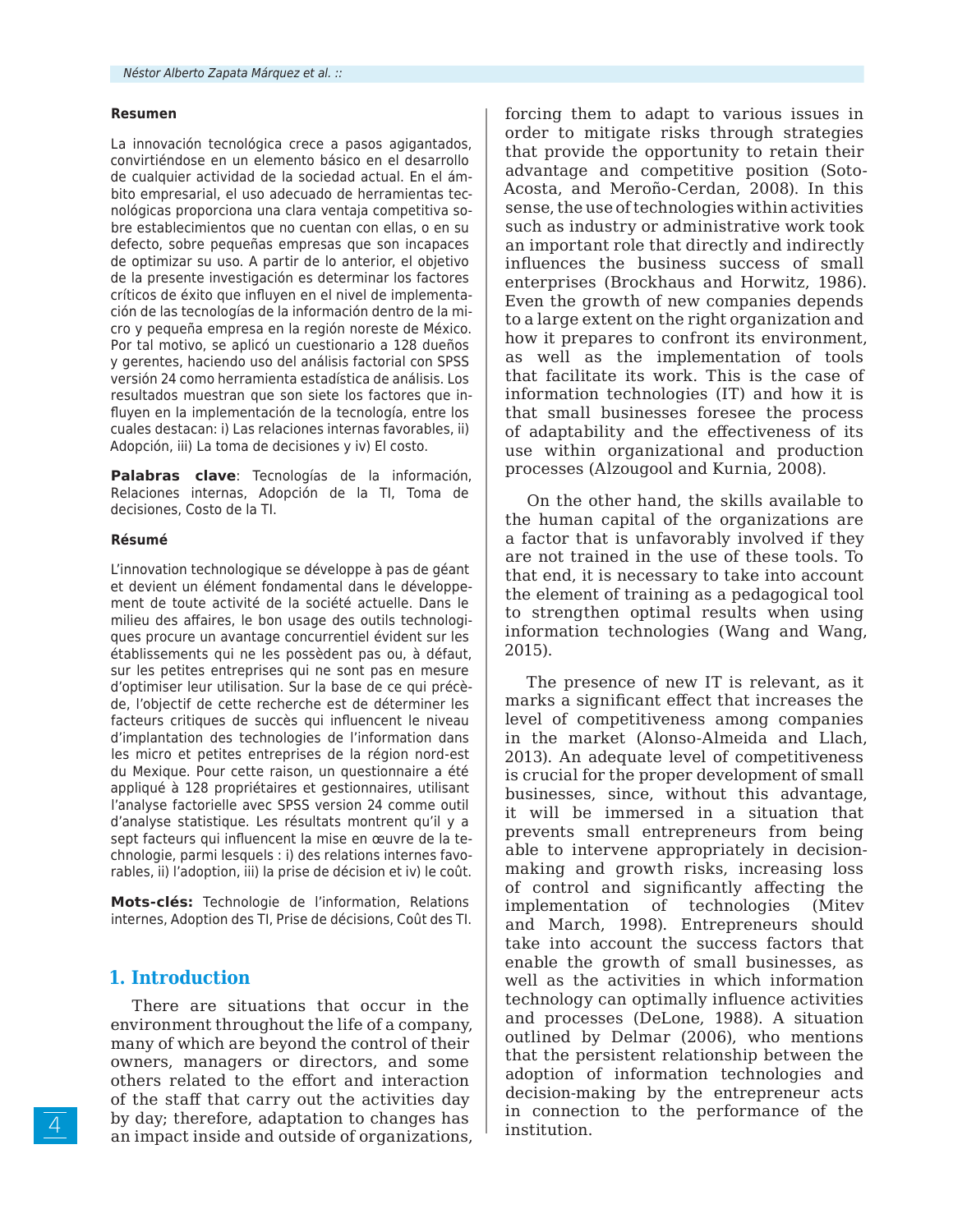Investing in technology affects its operational performance, as described by França of Aragão Gomes, Machado, and Russo (2014), and it is at that time when the skills of the human capital to use those technologies become critical within the organization's processes, and subsequently intervene in the satisfaction of the user, which becomes part of the key factors of success. Additionally, interest and satisfaction with the use of computer tools encourages them to remain constant and have up-to-date technologies, aside from demonstrating an interest in improving their information systems and investing in services that allow small entrepreneurs to obtain results, increase their profit margin and competence (Abrego, Sánchez, and Medina, 2017). Nguyen, Newby, and Macaulay (2015) argue that perceived satisfaction of both workers and customers reflects end-user comfort, and it is the latter that ultimately encourage small businesses to adopt technologies.

Nevertheless, it is not enough to only have an interest, as there are doubts and fears about spending on the acquisition or renewal of infrastructure and technology by those managing the small business, especially in the Hispanic community (Middleton and Byus, 2011). On the other hand, Díaz (2017) indicates that the purchasing capacity of small businesses and its relationship with economic development should consider aspects that enhance the use of information technologies and the impact they reflect on the cost-benefit ratio. Likewise, the development of research on computer-based information systems with a business approach opens up an opportunity to stimulate the growth of small businesses with the implementation of IT (Xiong and Qureshi, 2015); in this way, technological innovation is part of the key points involved in the success of small businesses (Ríos and Marroquín, 2013).

Considering the importance of IT and the harmonious development of a small business, the objective of this research is to determine the critical success factors involved in IT implementation. To achieve the goal, a review of the literature was carried out, which allowed developing a questionnaire in order to identify the factors that may influence the adoption of IT, so as to perform

a statistical analysis in order to clarify the main contributions to knowledge.

# **2. Literature Review**

# *2.1. User Resources*

Talking about IT means thinking about the performance and effectiveness that the end user aspires to. Gálvez Albarracín, Riascos Erazo, and Contreras Palacios (2014) explain that in order to implement them adequately, it is necessary to properly lay out the structure to which they will be applied, based on the association of the new tool with the other technologies with which they will be implemented. In addition, Wonglimpiyarat and Yuberk (2005) mention the relationship present between information processes, activity development and management in general with the quality of technology perceived at the time of use, the innovation it provides, as well as the contribution to the development and implementation of these tools in organizational processes, because the quality of technology is related to its ease of use (Davis, 1989).

Similarly, it is important to point out the relevance of the compatibility level between the old tools used and the incorporation of new technologies, because the affinity between the two influences the quality of IT in the form of the information systems to which companies adapt, which in turn impacts on the perception of usefulness and user satisfaction, thus contributing to the performance of each individual by bringing about greater use of information systems and generating a better result at the organizational level (Abrego *et al.,* 2017).

On the other hand, Dillon (2001) emphasizes that both work experience and constant training are factors directly involved in the level of technology adoption and in the way in which it will be implemented into work activities. On the contrary, one of the main barriers faced by small entrepreneurs is economic capacity, defined by León and Valenzuela (2014) as a determining factor when innovating or acquiring information technologies, so it is essential to incorporate strategies that favor economic growth and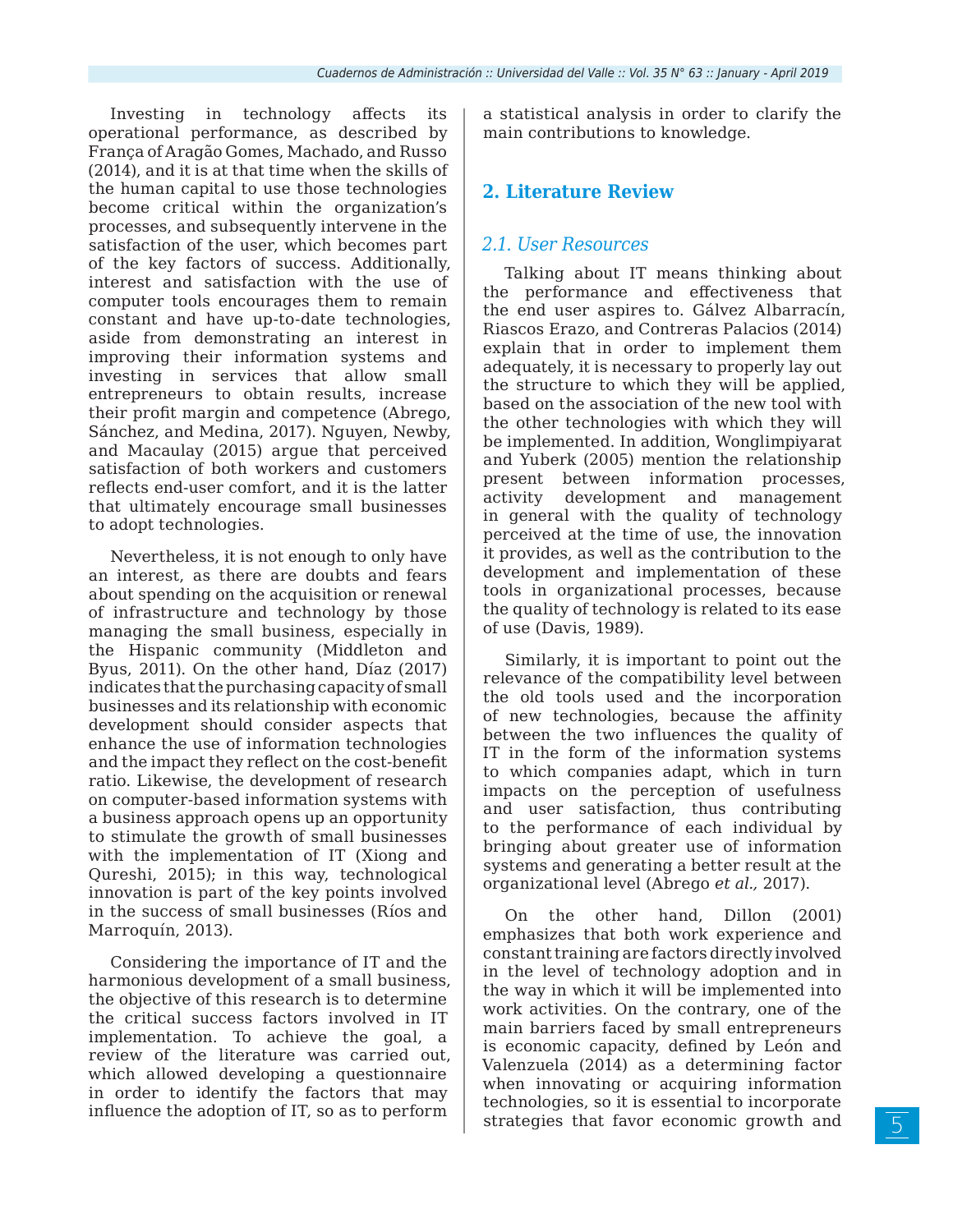technology in the adaptation process (López, Maldonado, Pinzón, and García, 2016). In this sense, innovation is supported by banking and government criteria, seeking to reduce the impact of economic capacity as a difficulty to be faced by small entrepreneurs when adopting technologies that promote their growth, through various means of aid or credit that assess the importance of investing in technology development (Biachi and Guijarro, 2010).

The absence of information technology, coupled with the lack of infrastructure, significantly limits the perception of technologies, the development of small businesses and their commercial level, leading to a decrease in their level of competitiveness with respect to the competence in the market (Alzougool and Kurnia, 2008). However, Shiels, McIvor, and O'Reilly (2003) propose that the characteristics present in industrial companies drive the success of factors that influence the adaptability of information technologies and their use. Micro enterprises engaged in activities in the industrial sector have greater availability and intention to implement IT; just as those engaged in tax activities assimilate information systems more easily (Estébanez, Grande, and Colomina, 2010).

Another aspect that influences the adoption of technology is skills and knowledge since the correct training of the user increases its possibilities of acceptance and user satisfaction. Likewise, the knowledge of the entrepreneur on this type of tools allows user to lead the organization with greater certainty, increasing the probability of success of implemented technology and information systems (DeLone, 1988). In this way, the subject of training and learning becomes a constant element in the objective of incorporating technologies in small businesses in order to make the best use and harnessing of these tools (Patiño, 2012).

According to studies conducted by Lucchetti and Sterlacchini (2004), one of the factors that influence the possibilities of adopting technology in micro enterprises is the education available to workers. Ballina (2015), refers to the capabilities and knowledge that each element possesses about information technology as a factor that affects performance and productivity in the growth of small business, thus making it possible to obtain greater effectiveness in the performance of the organization by incorporating new technology. In this sense, the relationships present between the appropriate adoption of new technologies, the proper use and labor productivity of human resources are positively tied to their computational skills (Díaz, 2017).

Thusly, human capital is the most relevant resource within an organization; however, the lack of stability regarding motivation and satisfaction of staff may not lead to the success of the company, because the level of collaboration in activities will consequently increase the level of adaptability and growth to which small businesses can access (López *et al.,* 2016). The importance of human resources and how this element can conceptualize technological tools is defined by Xiong and Qureshi (2015) as a component that infers in organizational performance and growth; providing micro and small businesses the opportunity to position themselves ahead of the competition in the productive sector in which they operate (Ríos and Marroquín, 2013).

Based on the above, it is possible to corroborate what Olivos, Carrasco, Flores, Moreno, and Nava (2015) argue by stating that the difficulties present within the micro, small and medium-sized enterprises have an impact on competitiveness, the level of production, in addition to negatively influencing the attraction of investors, and the ability to retain talented elements, customers and investors, limiting the company's share in the market. Similarly, Afolayan, Plant, White, Jones, and Beynon-Davies (2015) point to the implementation of information technologies as the reason for a strong boost in the economy, as long as the human resource has the necessary skills and knowledge. Therefore, implementing IT plays a significant role in promoting the development of capable human resource and economic growth; consequently, it is possible to generate a clear vision of the progress of activities that intervene favorably in the economic performance of micro, small and medium-sized enterprises (Alonso-Almeida and Llach, 2013).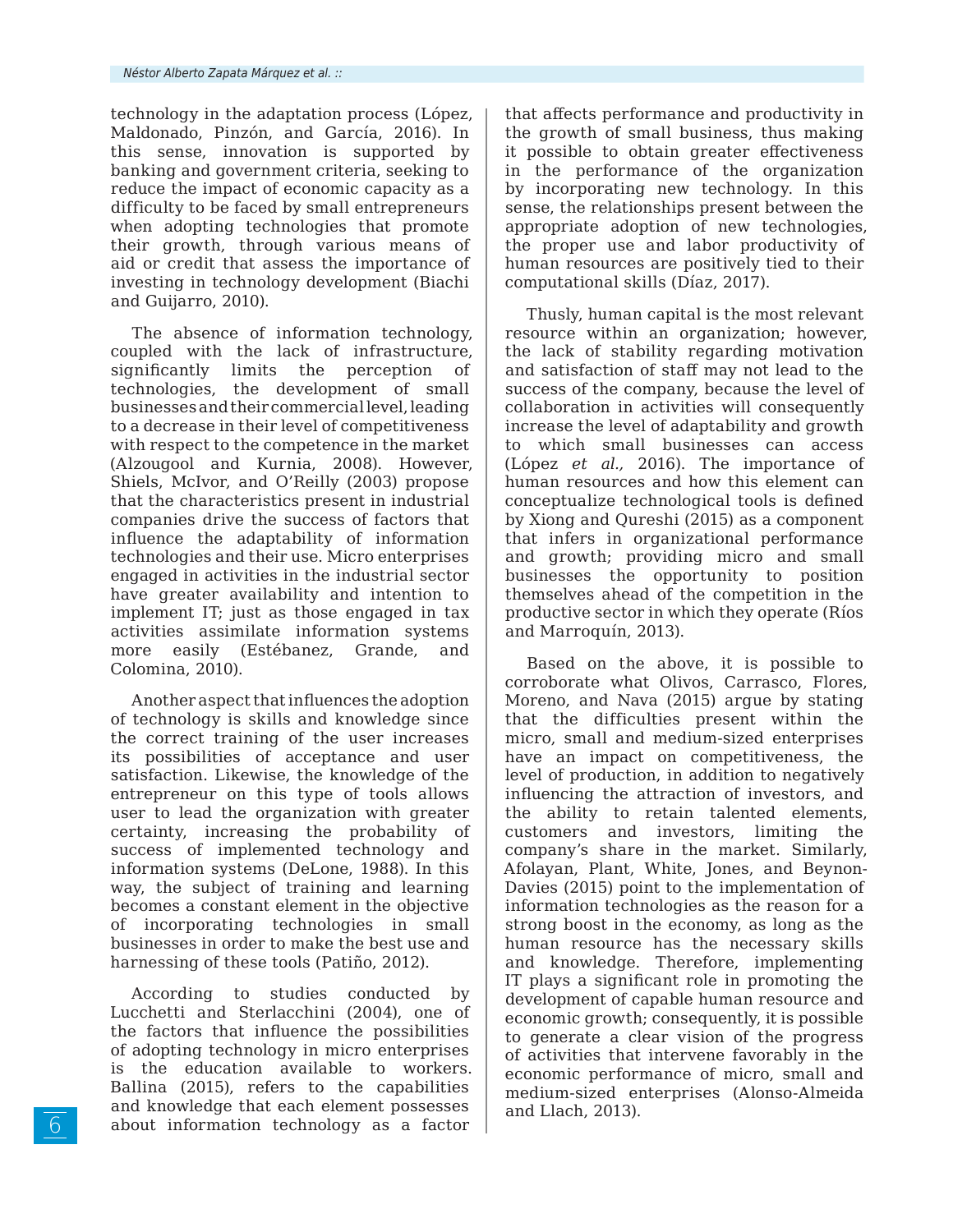# *2.2. User Benefits*

Caniëls, Lenaerts, and Gelderman (2015) argue that organizational changes are affected by the implementation of information technologies, as small businesses are forced to make use of such tools based on generational changes and market orientation. Similarly, human capital and changes within the organization are factors that complement the functioning of IT, the quality they reflect, and the competitiveness they provide to small business about the environment in which it develops (Alonso-Almeida and Llach, 2013). It is for this reason that the technological element in companies influences the comfort and ease of use perceived by the end user as a predominant element because the usefulness perceived by the user at the time of making use of information technologies has a considerable impact on its usefulness (Davis, 1989). This relationship leads to the use and usefulness determined by the quality present in the various computer tools used; in other words, the greater the amount of qualities present, the higher the level of satisfaction and as a consequence, the user will be more eager to adopt them (Abrego *et al.,* 2017).

As Mitev and March (1998) state, employee satisfaction is affected by IT use, especially in the use of software, which includes a lower risk of adaptability when incorporating hardware tools. Davis (1989) sustains that the work of the user is enhanced in relation to the degree of usefulness of the information generated by the technology; however, the adoption of new computer tools demonstrates the commitment of the owner of the company to its success, as it promotes the effectiveness of organizational procedures and staff, thus allowing the organization greater stability over time (Nguyen *et al.,* 2015). Therefore, investing in information technologies has a significant impact on the competitiveness and expansion of micro, small and mediumsized enterprises, thereby allowing them to be easily recognized at the local level, which influences the opinion of the surrounding society more quickly (Gálvez Albarracín *et al.,* 2014).

Making use of new technologies in the business environment means promoting performance in administrative and operational processes, since the adaptability to this type of tools greatly improves the functioning of any organization, unlike those who do not dare or do not have the necessary capacity to use them suitably (Middleton and Byus, 2011). Therefore, the adoption of information technologies requires a great deal of effort for small organizations because it is necessary to implement changes, modify or incorporate new procedures and improve the staff's knowledge to achieve the expected results (Mitev and March, 1998). Making decisions that benefit strategic orientation through a change in information management and administration is also of great importance, as well as adopting IT tools plays a decisive role in the growth and expansion of micro and small businesses (Wang and Wang, 2015).

Based on experience and results, owners or managers can identify elements involved in the IT adoption process, such as innovation, intent and organizational capabilities of micro, small and medium-sized enterprises (Ghobakhloo, Hong, Sabouri, and Zulkifli, 2012). Similarly, Milosz (2011) asserts that collaboration, communication and participation among small businesses can benefit growth and the opportunity to adapt to internal and external changes, such as the use of technologies and computer tools.

On the other hand, as a result of the promulgation of government policies that are focused on the technological axis and that contribute significantly to the performance of small businesses, Ríos and Marroquín (2013) make a special reference to the government's participation as a significant element in technological adoption and innovation. In addition to this, and in order to remain in a competitive environment, small and medium-sized enterprises have the obligation to adapt to the changing social, political and technological environment by relying on the implementation of the IT that falls within reach and exploit to the maximum the benefits it offers, thus guaranteeing its survival (Child *et al.*, 2017).

From the above, it is possible to identify in the literature that the proper implementation of technology does not require exclusively the intention and the economic resource to achieve this objective. Additionally, it is necessary that a staff with the appropriate profile, whose skills, favors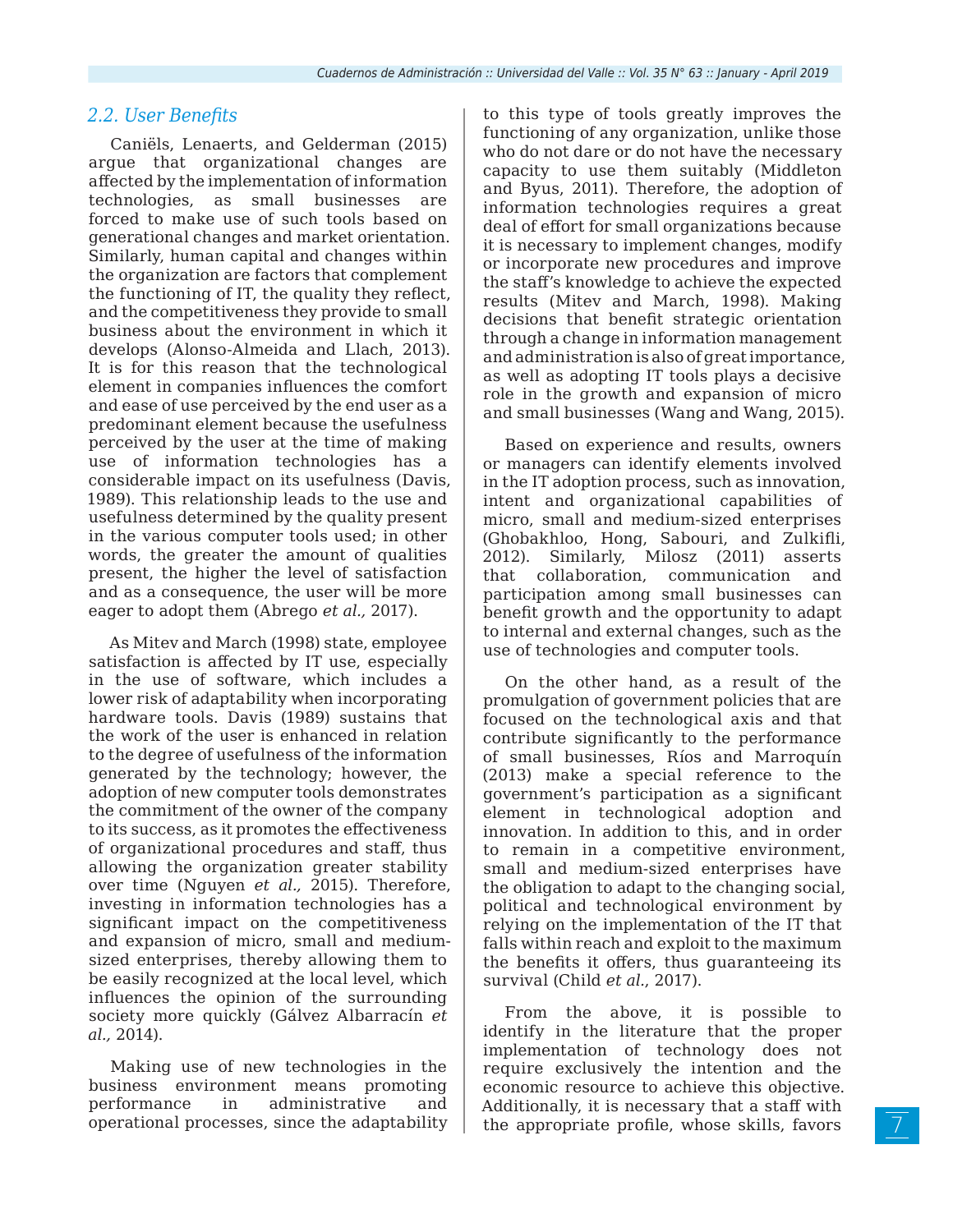the organization and knowledge enable rapid adoption and maximum utilization of IT, as well as the optimization of operational and administrative processes that drive stability, and subsequently the economic and productive growth of small businesses.

# **3. Methodology**

Currently, IT implementation is an essential factor in the growth of companies, because it is present in internal processes and communication with other institutions. The objective of this study is to determine the elements involved in the implementation of information technology, particularly in micro and small businesses.

In order to achieve the objective set forth, the literature review was undertaken with the intention of identifying elements that intervene when implementing technologies, as well as defining the items that would make up the instrument to apply. Based on the above, a questionnaire was prepared, which was evaluated by academics (2) and by a group of people engaged in business in micro and small businesses (5), and thus obtain feedback and thereafter make the corresponding adjustments in accordance with to the observations made.

In this way, it was possible to perform a pilot study with 20 micro and small entrepreneurs that caused the modification of 4 items whose wording was not adequate and caused confusion or doubt during this first application. This last modification was made in order to obtain greater certainty and generate a valid instrument. The final questionnaire consisted of two sections, the first requesting demographic data consisting of gender, marital status, age range, educational level, economic activity and the number of employees. The second section consisted of 40 questions that were evaluated on a 5-point Likert-type scale (1 Strongly Disagree, 2 Disagree, 3 Neutral, 4 Agreed and 5 Strongly Agree).

The empirical work was carried out in Ciudad Victoria, Mexico. Once the questionnaire was validated, it was applied to a non-probabilistic sample, this process lasted approximately one month, in which 128 valid questionnaires were attained. The

target population was identified as the owners and managers of micro and small businesses use information technologies within their administrative or operational processes, the sample was chosen at convenience in such a way that it covered commercial, industrial and service activities. The analysis of the data was carried out with the information generated based on the descriptive statistics in tables and frequencies, then a factorial analysis was performed using the SPSS software version 24, which allowed to draw the corresponding conclusions taking into account the results obtained.

# **4. Results**

To interpret the behavior of elements that are difficult to measure directly, the exploratory factor analysis is an appropriate tool whose purpose is to define the scale and identify the factors corresponding to a wide set of data, allowing the reduction of the evaluated indicators in a defined number of conceptual variables (Blalock, 1966; Pérez and Medrano, 2010).

It is necessary to ensure that the matrix generated with the data has the necessary correlation in order to obtain greater suitability for factor analysis. To achieve this characteristic it is necessary to identify all factor loads that exceed 0.500, since they are defined as significant for this type of analysis (Hair, Anderson, Tatham, and Black 1998) with the sample used here; therefore, every item with value equal to or greater than 0.500 was considered valid in the present study.

Likewise, it is necessary to determine the statistical probability in order to analyze the existence of significant correlations between the variables addressed using Bartlett's sphericity. For this case, the results obtained when performing this analysis were significant at  $p < 0.001$  levels, because they must present at least  $p < 0.05$  to be adequate in a factorial analysis. Additionally, the suitability of the data was measured using the Kaiser-Meyer-Olkin test (KMO), in order to quantify the degree of intercorrelation between the variables addressed, this data reached a value of 0**.**879, which is reliable for the purposes of a factorial analysis (Field, 2013).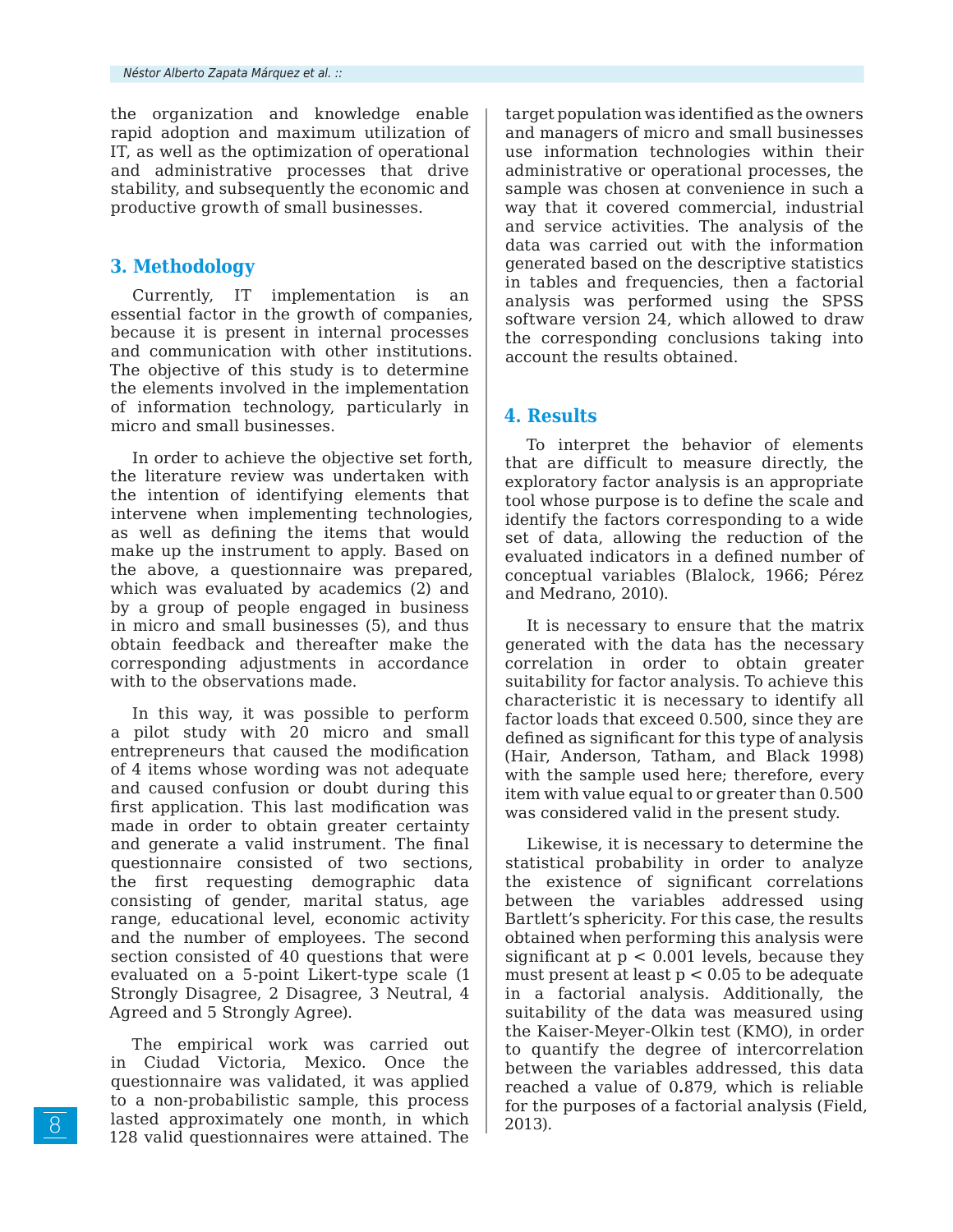| Table 1. Total variance explained                               |              |                           |                           |              |                     |                               |              |                                                     |                           |  |  |  |
|-----------------------------------------------------------------|--------------|---------------------------|---------------------------|--------------|---------------------|-------------------------------|--------------|-----------------------------------------------------|---------------------------|--|--|--|
| Component                                                       |              | <b>Initial AutoValues</b> |                           |              | Sums of the squared | saturations of the extraction |              | Sum of the rotation's squared<br><b>Saturations</b> |                           |  |  |  |
|                                                                 | <b>Total</b> | $%$ of<br>variance        | $\%$<br><b>Cumulative</b> | <b>Total</b> | $%$ of<br>variance  | $\%$<br><b>Cumulative</b>     | <b>Total</b> | $%$ of<br>variance                                  | $\%$<br><b>Cumulative</b> |  |  |  |
| 1                                                               | 12.819       | 37.702                    | 37.702                    | 12.819       | 37.702              | 37.702                        | 5.078        | 14.936                                              | 14.936                    |  |  |  |
| 2                                                               | 2.428        | 7.141                     | 44.844                    | 2.428        | 7.141               | 44.844                        | 3.995        | 11.751                                              | 26.687                    |  |  |  |
| 3                                                               | 1.909        | 5.614                     | 50.458                    | 1.909        | 5.614               | 50.458                        | 3.349        | 9.850                                               | 36.538                    |  |  |  |
| 4                                                               | 1.771        | 5.209                     | 55.667                    | 1.771        | 5.209               | 55.667                        | 3.160        | 9.295                                               | 45.832                    |  |  |  |
| 5                                                               | 1.531        | 4.502                     | 60.169                    | 1.531        | 4.502               | 60.169                        | 2.558        | 7.523                                               | 53.355                    |  |  |  |
| 6                                                               | 1.399        | 4.114                     | 64.284                    | 1.399        | 4.114               | 64.284                        | 2.492        | 7.329                                               | 60.685                    |  |  |  |
| 7                                                               | 1.150        | 3.381                     | 67.665                    | 1.150        | 3.381               | 67.665                        | 1.807        | 5.315                                               | 65.999                    |  |  |  |
| Extraction Method: Primary Component Analysis.                  |              |                           |                           |              |                     |                               |              |                                                     |                           |  |  |  |
| Source: Authors' own elaboration based on the results obtained. |              |                           |                           |              |                     |                               |              |                                                     |                           |  |  |  |

According to Nunnally (1978), Cronbach's alpha is a type of diagnostic measure used to obtain a reliability coefficient in order to assess the consistency level whole-type kind of scale. In the present analysis, the Cronbach alpha value obtained was 0**.**951, which is regarded as satisfactory, since, according to what was stated by Robinson, Shaver, and Wrightsman (1991), the value of that coefficient must meet a lower limit of 0.700.

Subsequently, the factor analysis of the main components was performed, which estimates the factors whose single variance has low proportions, considering, in turn, the total variance (Hair *et al.,* 1998). Then, the orthogonal rotation was executed by means of the Varimax method (Field, 2013), this process ended in an interaction for which 8 items were removed from the original instrument. The model covers 65.99% of the total variance with 7 elements obtained a result that can be seen in Table 1.

Similarly, in Table 2, it is possible to appreciate the final rotations, where it is possible to identify 7 elements involved in the implementation of information technologies in micro and small businesses, which have been defined as favorable internal relations (Cronbach's Alpha = 0.912), Adoption ( $\alpha$  = 0.886), Decision making ( $\alpha = 0.865$ ), Cost ( $\alpha$ )  $= 0.822$ ), Cost Reduction ( $\alpha = 0.718$ ), IT use Knowledge ( $\alpha = 0.775$ ), and IT use Training  $(\alpha = 0.692)$ .

Element 1, called *Favorable Internal Relations,* is conceptualized as the existing welfare relationship between employees working in micro and small businesses. Element 2, *Adoption*, seeks to demonstrate the level of implementation and adaptability to new information technologies within processes. As for element 3, which has been called *Decision Making*, the intention is to evaluate the influence that information technologies exert at the time that the owner or manager must make crucial decisions within micro and small businesses.

Element 4 has been named *Cost*. In this regard, the role played by the cost of information technologies in their implementation by micro and small businesses is analyzed. Element 5 is *Cost Reduction*, which refers to the savings or decrease of costs absorbed by micro and small businesses by implementing information technologies within their processes. *IT use Knowledge* is as element 6 has been defined and refers to the skills, experience or knowledge available to workers who make use of tools and information technologies within these type of organizations; and finally, the name of *IT use Training* is proposed for the 7<sup>th</sup> element, because it indicates the relevance of the training provided to staff regarding these technological tools.

# *4.1. Lessons*

In factor 1, it is possible to observe that the existing collaboration, communication and participation among workers intervene positively in the adaptability to new tools, as well as the environment in which they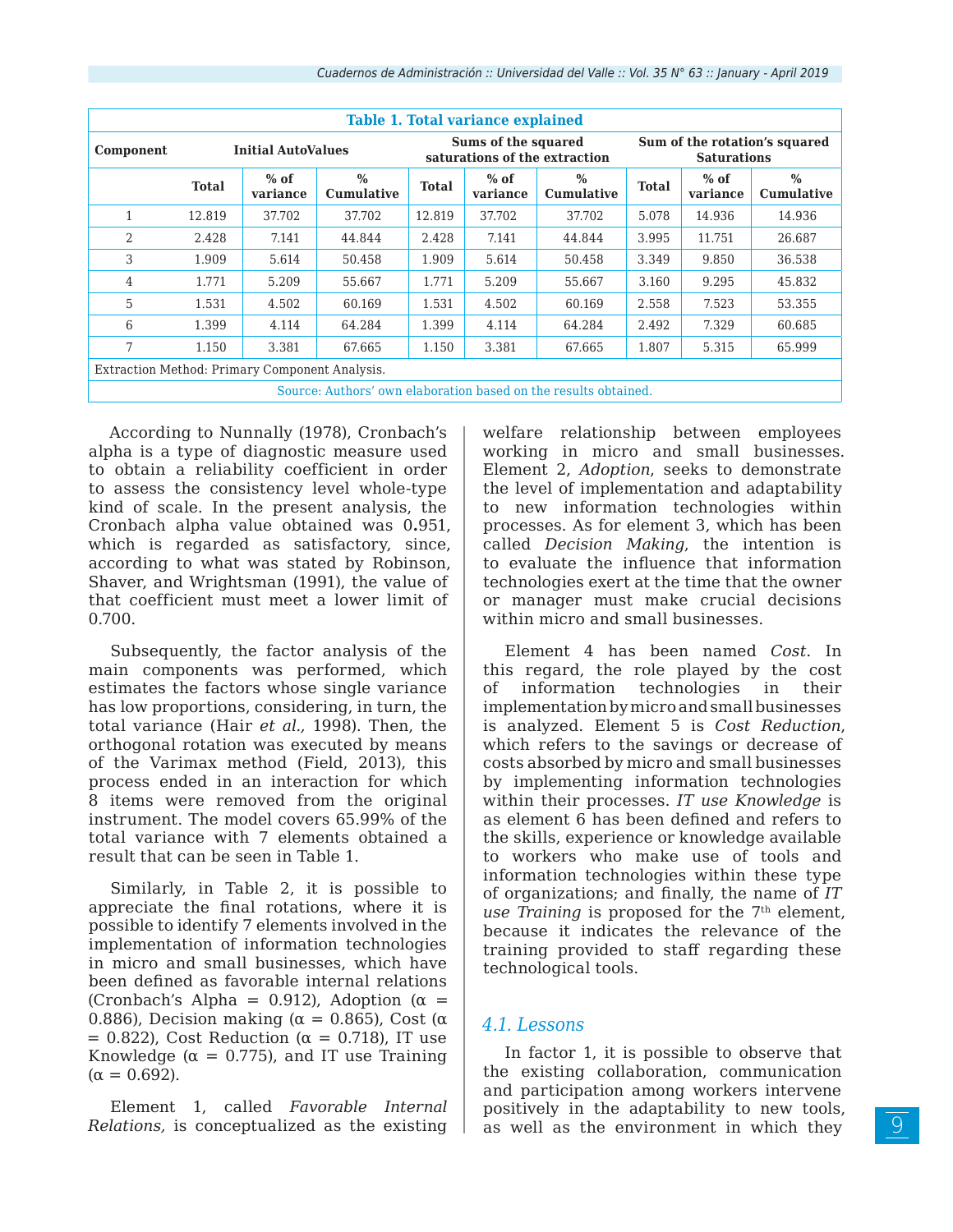| Table 2. Matrix of rotated components (a) |                                                                                                                                                        |       |  |  |  |  |  |
|-------------------------------------------|--------------------------------------------------------------------------------------------------------------------------------------------------------|-------|--|--|--|--|--|
| <b>Element</b>                            | <b>Item</b>                                                                                                                                            | A     |  |  |  |  |  |
| 1                                         | 18. I feel good when I learn to use new information technologies.                                                                                      |       |  |  |  |  |  |
|                                           | 19. My information is safe when I use the various technologies in my business.                                                                         |       |  |  |  |  |  |
|                                           | 20. I consider that a using information technology (computer, printer, Internet) improves the teamwork<br>of my employees.                             |       |  |  |  |  |  |
|                                           | 21. My employees work better with the use of information technologies.                                                                                 |       |  |  |  |  |  |
|                                           | 22. I believe that constant learning courses for my workers in the use of information technologies<br>improve teamwork.                                |       |  |  |  |  |  |
|                                           | 23. I believe that renewing information technologies in my business improves the working environment<br>among my employees.                            |       |  |  |  |  |  |
|                                           | 24. I believe that teamwork by my employees helps them use new information technologies in my<br>business.                                             |       |  |  |  |  |  |
|                                           | 25. I believe that teamwork by my employees helps to better use information technologies in my<br>business.                                            | 0.651 |  |  |  |  |  |
|                                           | 28. The use of information technologies improves communication with my employees when a decision<br>is made.                                           | 0.520 |  |  |  |  |  |
| 2                                         | 1. I consider it necessary to use information technologies (computer, printer, Internet) in my business.                                               | 0.537 |  |  |  |  |  |
|                                           | 34. I have information technologies (computer, printer, Internet) in my business.                                                                      |       |  |  |  |  |  |
|                                           | 36. I use IT every day in my business.                                                                                                                 |       |  |  |  |  |  |
|                                           | 37. I believe that I make good use of the information technologies used in my business.                                                                |       |  |  |  |  |  |
|                                           | 38. I can improve my use of information technologies in my business.                                                                                   | 0.524 |  |  |  |  |  |
|                                           | 15. I believe that the use of information technologies (computer, printer, Internet) helps me do my job<br>better.                                     | 0.594 |  |  |  |  |  |
| 3                                         | 16. I believe that the use of information technologies in my business gives me an advantage over other<br>similar businesses.                          | 0.682 |  |  |  |  |  |
|                                           | 26. Using information technologies (computer, printer, Internet) helps me make decisions to grow my<br>business.                                       | 0.661 |  |  |  |  |  |
|                                           | 27. I think it is easier for me and for my employees to make decisions with the use of information<br>technologies.                                    | 0.695 |  |  |  |  |  |
|                                           | 31. I believe that using information technologies in my business helps me increase the profits (selling<br>more, making more products) of my business. | 0.557 |  |  |  |  |  |
| 4                                         | 5. It is easy for me to buy information technologies (computer, printer, Internet).                                                                    | 0.669 |  |  |  |  |  |
|                                           | 6. It is easy for me to spend on buying new information technologies.                                                                                  | 0.783 |  |  |  |  |  |
|                                           | 7. It is easy for me to renew the information technologies that my business uses.                                                                      |       |  |  |  |  |  |
|                                           | 8. It is easy for me to find someone to repair the information technologies I use in my business.                                                      | 0.566 |  |  |  |  |  |
|                                           | 9. It is easy for me to spend on repairing the information technologies I use in my business.                                                          | 0.801 |  |  |  |  |  |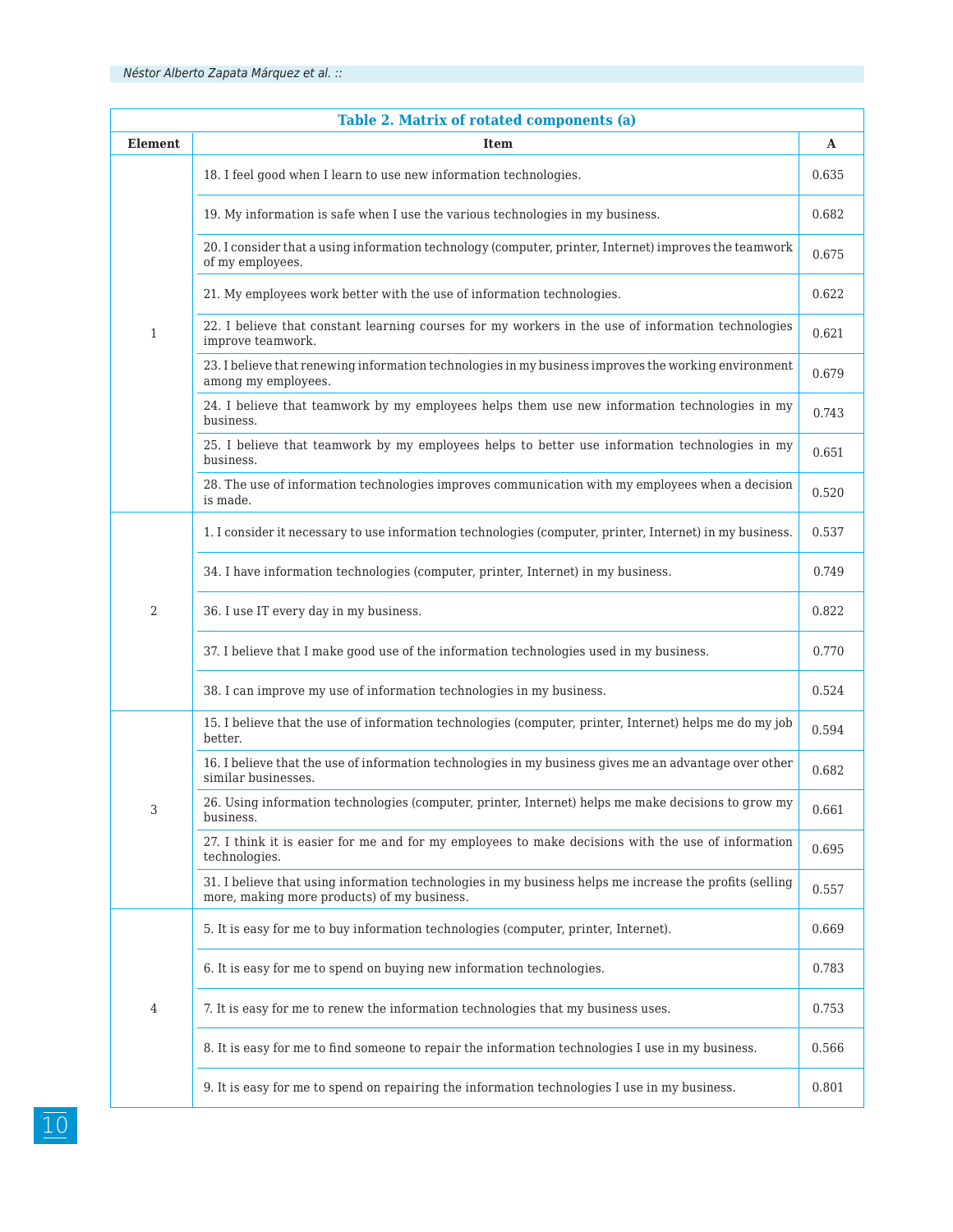| 5                                                               | 30. I believe that a using information technology (computer, printer, Internet) helps me reduce the<br>expenses (energy, stationery, telephone) of my business. |       |  |  |  |  |
|-----------------------------------------------------------------|-----------------------------------------------------------------------------------------------------------------------------------------------------------------|-------|--|--|--|--|
|                                                                 | 32. Using information technologies improves the time in which some tasks (work of my employees)<br>are done in my business.                                     |       |  |  |  |  |
|                                                                 | 33. I think it is worth spending (renewing, repairing, buying) on information technologies because<br>they improve my income over time.                         |       |  |  |  |  |
| 6                                                               | 3. I know the information technologies needed to start a business.                                                                                              |       |  |  |  |  |
|                                                                 | 10. I have the necessary knowledge to make good use of information technologies (computer, printer,<br>Internet) in my business.                                |       |  |  |  |  |
|                                                                 | 11. I can make good use of information technologies in my business.                                                                                             | 0.562 |  |  |  |  |
| 7                                                               | 13. I intend to attend learning courses on some non-utilized information technology.                                                                            |       |  |  |  |  |
|                                                                 | 14. It is good to spend on a course to learn how to use new technology.                                                                                         |       |  |  |  |  |
| Extraction method: Analysis of main components.                 |                                                                                                                                                                 |       |  |  |  |  |
| Rotation method: Varimax normalization with Kaiser.             |                                                                                                                                                                 |       |  |  |  |  |
| a. The rotation has converged in 8 iterations.                  |                                                                                                                                                                 |       |  |  |  |  |
| Source: Authors' own elaboration based on the results obtained. |                                                                                                                                                                 |       |  |  |  |  |

operate, and influences the performance of small businesses, a phenomenon noted by López *et al.* (2016); Xiong and Qureshi (2015); Alonso-Almeida and Llach (2013); and Milosz (2011).

On the other hand, and in relation to what Abrego, *et al.* (2017); Díaz (2017); Nguyen, *et al.* (2015); Wang and Wang (2015); Ghobakhloo *et al.*(2012); Delmar (2006); Mitev and March (1998); DeLone (1988), have put forward, it can be determined that factors 2 and 3 bear a direct relationship because the correct adoption of technological tools encourages and assists decision making by owners or managers of small businesses; thus promoting greater productivity and fostering a greater commitment from entrepreneurs to decisionmaking and strategically addressing the risks involved.

With regards to cost factors (4 and 5), they reflect that the acquisition or upgrading of this type of infrastructure is limited by the capital available to small businesses, thence their economic development becomes a determining factor when choosing the technology that is available to them, requiring the company to implement strategies that allow it to maximize and exploit these tools in order to obtain the best results in relation to cost-benefit; a fact that is consistent with what Child *et al.* (2017); Díaz (2017); López, *et al.* (2016); León and Valenzuela (2014);

Middleton and Byus (2011); Biachi and Guijarro (2010) have pointed out.

Finally, the relationship between factors 6 and 7 determines the ease with which IT adapts to the processes of small businesses. This is because the education, training, experience, and the skills of the human capital affects the performance and productivity of the organization, and its economic drive consequently, factors that are consistent with the statements made by Afolayan *et al.* (2015); Ballina (2015); Wang and Wang (2015); França, de Aragão Gomes, Machado, and Russo (2014); Patiño (2012); Lucchetti and Sterlacchini (2004); Dillon (2001).

However, it is important to note that the study is focused on micro and small businesses, so it should be analyzed deeply and from different perspectives, whether the factors identified herein are present in medium-sized and large enterprises.

# **5. Conclusions**

The implementation of information technologies has become a crucial point in the growth and development of companies worldwide, regardless of the size or activity they are engaged in. Constant technological advances and the growing demand for better technological tools to facilitate daily work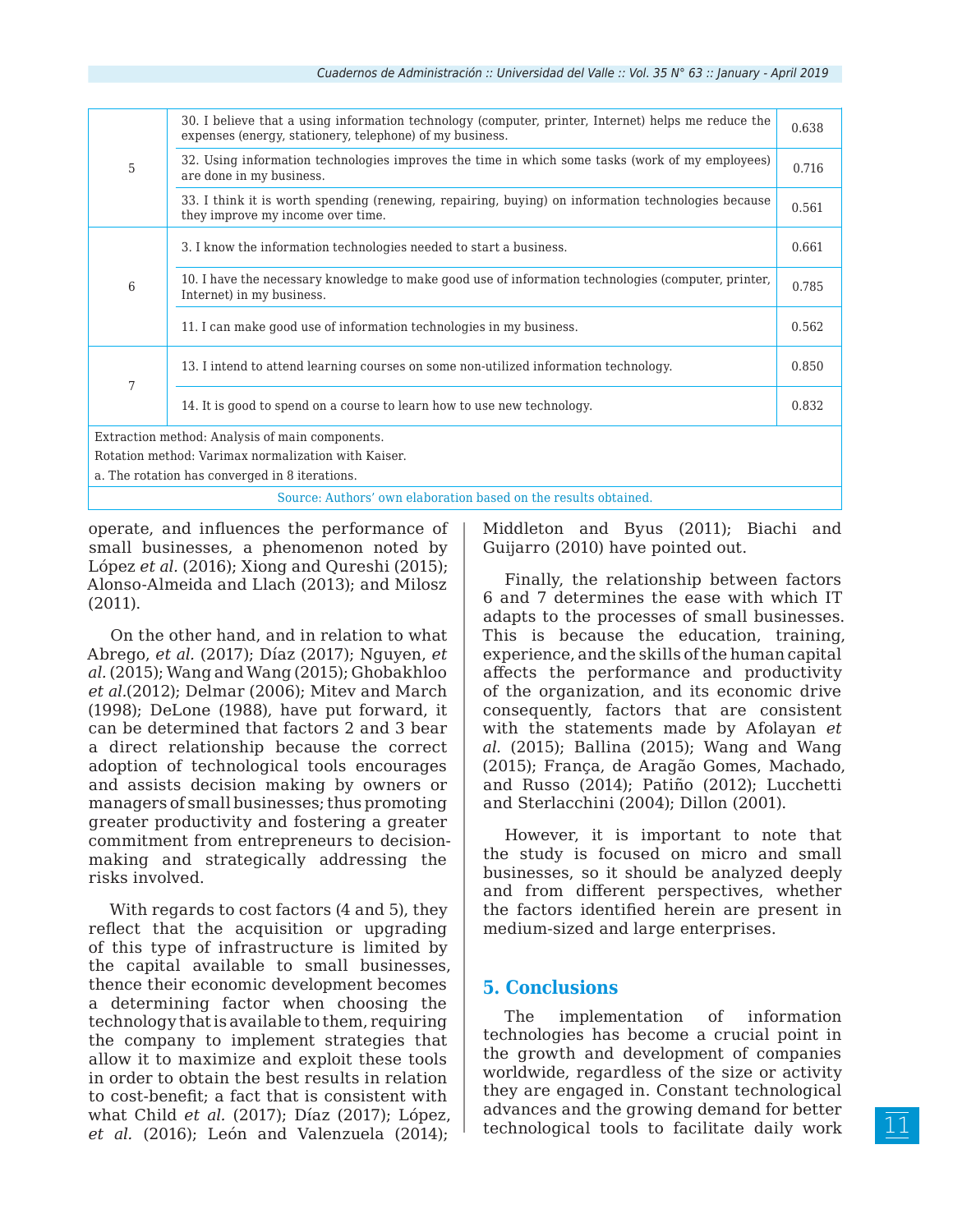are on the rise, especially in countries with emerging economies where there is the presence of accelerated growth as a result of the advances made by developed countries.

In order to address the above, the realization of this research work focuses on determining the elements involved when looking for the implementation of information technologies in micro and small businesses. The results obtained allow to identify key elements that influence the level of IT implementation to which micro and small businesses have access, these elements are: *i*) favorable internal relations, *ii*) Adoption, *iii*) Decision making, *iv*) Cost of IT, v) Cost reduction, *vi*) Knowledge in the use of IT, and *vii*) Training in the use of IT.

It is necessary to mention the familiarity workers have with the use of computers, the Internet and other electronic devices, due to their routine involvement with these tools through trade, education or entertainment. This particular aspect, paired with an adequate working climate, allows workers to interact more easily with tools and information technologies, and in turn becomes an element capable of positively influencing the implementation of technologies in micro and small businesses.

However, not in all cases, entrepreneurs seek to innovate, since constant changes in the tax regime and migration to e-government require them to adapt and implement or renew technological tools forcing them to invest intelligently due to the costs that such tools imply. On the contrary, it is also possible to identify that the proper maintenance and renewal of these devices allow to improve the processes and mainly the decision-making by the owner or manager, and in some cases, considerably optimize the quality of their performance.

The implementation of information technologies is a definitive step from the birth of a company that, not in all cases, is easy to take on. Human capital is fundamental for its proper use and despite familiarity with these electronic devices in daily life, it is necessary to consider that the knowledge and skills that a worker possesses must be strengthened through specific training in the area in which he or she performs. This element is crucial in achieving an optimal benefit; however, the

economic cost and time spent are constraints that determine the level of implementation of information technologies.

In conclusion, the possibility of adapting to change and rapid development and technological innovation is a challenge to overcome, an entrepreneur must consider the current state and the growth of his company in the near future, identify its strengths and weaknesses in terms of adaptability to these tools, the processes that could be improved and even reduce costs as an incentive that will allow him to remain present in the market.

Finally, limitations are estimated: the geographical area in which the study has focused, as it may result in a variation of its validity in case of making a change at the time of applying the instrument in another region; as well as in the size of the sample, the level of education and even the specific sector in which the activities of each company.

# **7. References**

- Abrego Almazán, D., Sánchez Tovar, Y., y Medina Quintero, J. M. (2017). Influencia de los sistemas de información en los resultados organizacionales. *Contaduría y Administración*, *62*(2), 303-320. https://doi.org/10.1016/j. cya.2016.07.005
- Afolayan, A., Plant, E., White, G. R. T., Jones, P., & Beynon-Davies, P. (2015). Information Technology Usage in SMEs in a Developing Economy. *Strategic Change*, *24*(5), 483-498. https://doi.org/10.1002/jsc.2023
- Alonso-Almeida, M. M., & Llach, J. (2013). Adoption and use of technology in small business environments. *Service Industries Journal*, *33*(15-16), 1456-1472. https://doi.org/10. 1080/02642069.2011.634904
- Alzougool, B., & Kurnia, S. (2008). Electronic Commerce Technologies Adoption by SMEs: A Conceptual Study. *ACIS 2008 Proceedings*, 72.
- Ballina, F. (2015). Ventajas competitivas de la flexibilidad numérica en micro, pequeñas y medianas empresas del Distrito Federal. *Problemas del Desarrollo*, *46*(183), 165-188. https://doi.org/10.1016/j.rpd.2015.10.008
- Biachi, G., & Guijarro, A. (2010). El apoyo a la innovación de la PyME en México. Un estudio exploratorio. *Investigación y Ciencia*, *18*(47), 21-30.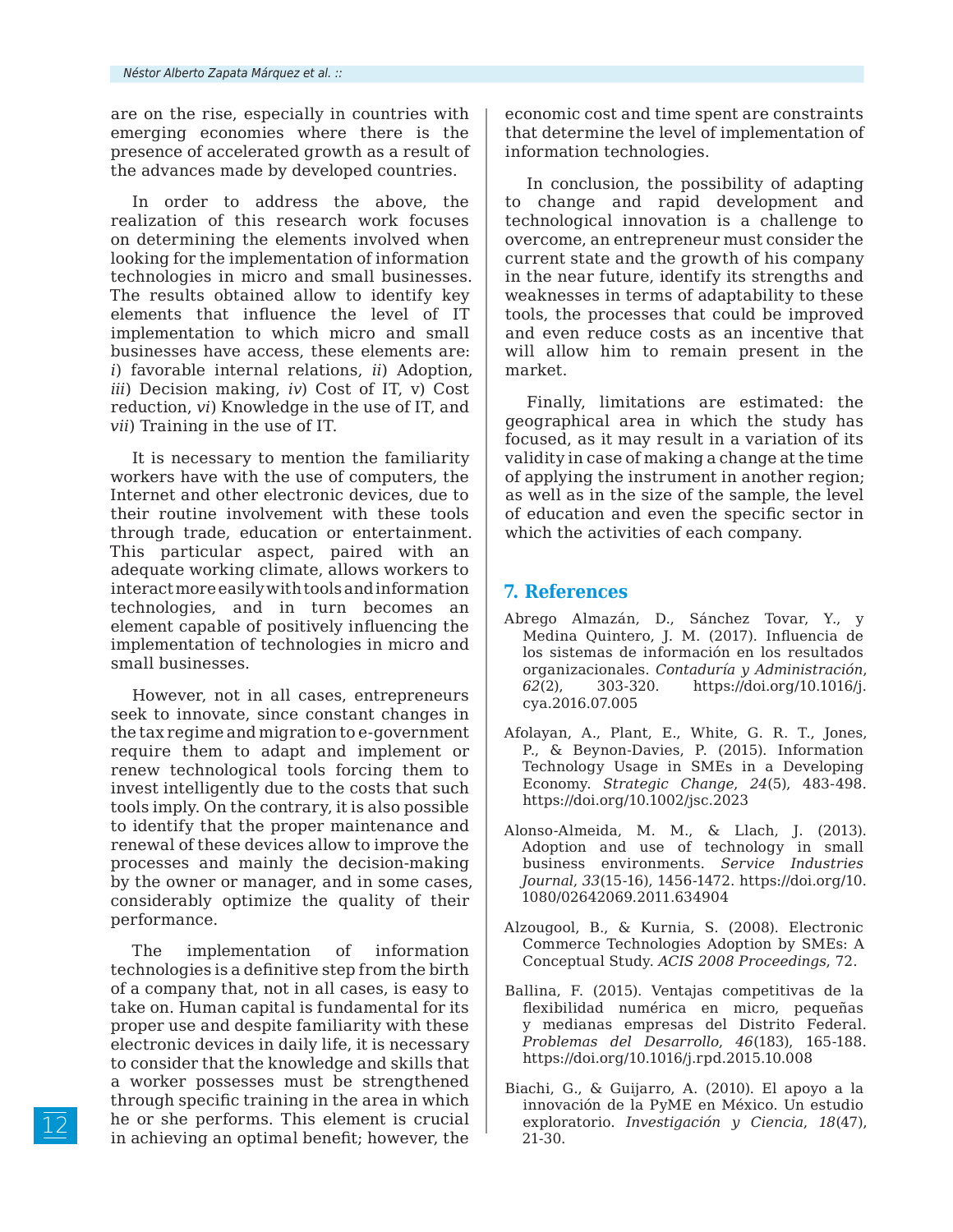- Blalock, H. M. (1966). *Estadística social.* México: Fondo de Cultura Económica.
- Brockhaus, R. H., Horwitz, P. S., Sexton, D. L., & Smilor, R. W. (1986). The art and science of entrepreneurship. *The psychology of the entrepreneur*, *2*(11), 25-48.
- Caniëls, M. C. J., Lenaerts, H. K. L., & Gelderman, C. J. (2015). Explaining the internet usage of SMEs. *Internet Research*, *25*(3), 358-377. https://doi.org/10.1108/IntR-12-2013-0266
- Child, J., Hsieh, L., Elbanna, S., Karmowska, J., Marinova, S., Puthusserry, P., … Zhang, Y. (2017). SME international business models: The role of context and experience. *Journal of World Business*, *52*(5), 664-679. https://doi. org/10.1016/j.jwb.2017.05.004
- Davis, F. (1989). Perceived usefulness, perceived ease of use, and user acceptance of information technology. *MIS Quarterly*, *13*(3), 319-340. https://doi.org/10.1016/S0305-0483(98)00028-0
- Delmar, F. (2006). The psychology of the entrepreneur. In S. Carter, D. Jones Evans (Eds.), *Enterprise and small business: principles, practice and policy* (2nd ed., pp. 152-175). Lund, Sweden: Pearson Education.
- DeLone, W. H. (1988). Determinants of Success for Computer Usage in Small Business. *MIS Quarterly*, *12*(1), 51-61. https://doi. org/10.2307/248803
- Díaz Rodríguez, H. E. (2017). Tecnologías de la información y comunicación y crecimiento económico. *Economía Informa*, *405,* 30-45. https://doi.org/10.1016/j.ecin.2017.07.002
- Dillon, A. (2001). User Acceptance of Information Technology. In W. Karwowski (Ed.), *Encyclopedia of human factors and ergonomics*. London, UK: Taylor and Francis.
- Estébanez, R. P., Grande, E. U., & Colomina, C. M. (2010). Information technology implementation: evidence in Spanish SMEs. *International Journal of Accounting and Information Management, 18*(1), 39-57. https:// doi.org/10.1108/18347641011023270
- Field, A. (2013). *Discovering statistics using IBM SPSS statistics*. London, UK: SAGE Publications Ltd,
- França, M. C. L., de Aragão Gomes, I. M., Machado, G. J. C., & Russo, S. L. (2014). Factors Conditioning Failure of Micro and Small Businesses of the Information Technology and Communication (ICT): Study of Multiple Cases, Aracaju (SE), Brazil. *Business Management Dynamics*, *3*(8), 40-50.
- Gálvez Albarracín, E. J., Riascos Erazo, S. C., y Contreras Palacios, F. (2014). Influencia de las tecnologías de la información y comunicación en el rendimiento de las micro, pequeñas y medianas empresas colombianas. *Estudios Gerenciales*, *30*(133), 355-364. https://doi. org/10.1016/j.estger.2014.06.006
- Ghobakhloo, M., Hong, T. S., Sabouri, M. S., & Zulkifli, N. (2012). Strategies for Successful Information Technology Adoption in Small and Medium-sized Enterprises. *Information*, *3*(4), 36-67. https://doi.org/10.3390/info3010036
- Hair, J. F., Anderson, R. E., Tatham, R. I., & Black, W. C. (1998)*. Multivariate Data Analysis*. Upper Saddle River, USA: Prentice Hall International.
- León, J. G. M., & Valenzuela, A. V. (2014). Aprendizaje, innovación y gestión tecnológica en la pequeña empresa: Un estudio de las industrias metalmecánica y de tecnologías de información en Sonora. *Contaduría y Administración*, *59*(4), 253-284. https://doi. org/10.1016/S0186-1042(14)70162-7
- López-Torres, G. C., Maldonado Guzmán, G., Pinzón Castro, S. Y., & García Ramírez, R. (2016). Colaboración y actividades de innovación en Pymes. *Contaduría y Administración*, *61*(3), 568- 581. https://doi.org/10.1016/j.cya.2015.05.016
- Lucchetti, R., & Sterlacchini, A. (2004). The adoption of ICT among SMEs: Evidence from an Italian survey. *Small Business Economics*, *23*(2), 151-168. https://doi. org/10.1023/B:SBEJ.0000027667.55821.53
- Middleton, K. L., & Byus, K. (2011). Information and communications technology adoption and use in small and medium businesses. *Management Research Review*, *34*(1), 98-110. https://doi.org/10.1108/01409171111096496
- Milosz, M. (2011). Perception of global collaborative knowledge systems in Polish SMEs. *Studies & Proceedings*, *42*, 126-136.
- Mitev, N., & March, A. (1998). Small businesses and information technology: risk, planning and change. *Journal of Small Business and Enterprise Development*, *5*(3), 228-245. https://doi.org/ https://doi.org/10.1108/EUM0000000006784
- Nguyen, T. H., Newby, M., & Macaulay, M. J. (2015). Information technology adoption in small business: Confirmation of a proposed framework. *Journal of Small Business Management*, *53*(1), 207–227. https://doi.org/10.1111/jsbm.12058
- Nunnally, J. C. (1978). *Psychometric Theory*. New York, USA: McGraw Hill Editorial.
- Olivos, P. C., Carrasco, F. O., Flores, J. L. M.,